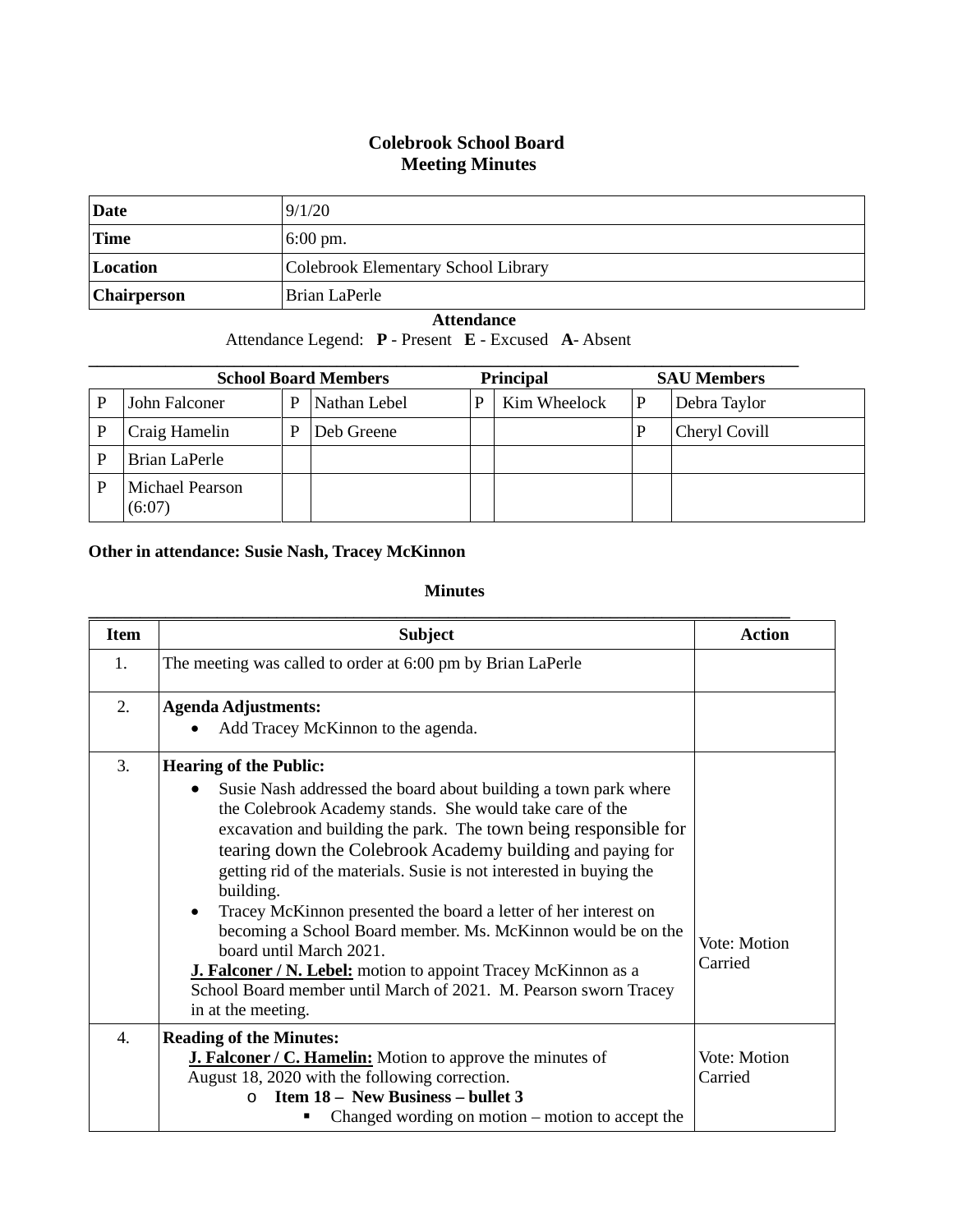|     | above policies as presented                                                                                                                                                                                                                                                                                                                                                                                                                                                                                                                                                                                                             |                         |
|-----|-----------------------------------------------------------------------------------------------------------------------------------------------------------------------------------------------------------------------------------------------------------------------------------------------------------------------------------------------------------------------------------------------------------------------------------------------------------------------------------------------------------------------------------------------------------------------------------------------------------------------------------------|-------------------------|
| 5.  | <b>Special Reports:</b><br><b>None</b>                                                                                                                                                                                                                                                                                                                                                                                                                                                                                                                                                                                                  |                         |
| 6.  | Principal's Report: Kim Wheelock<br><b>Report Attached</b><br>Kim mentioned courses for Canaan participants are full so are<br>unable to accommodate.<br>Kim showed the bag that will be presented for orientation.<br>N. Lebel wants to thank Colleen for all the hard work                                                                                                                                                                                                                                                                                                                                                            |                         |
| 7.  | Superintendent's Report: Debra Taylor<br><b>Report Attached</b><br>Brief discussion on Collaborative, CTE & Tech Transportation<br>permission report.<br>Cheryl informed the board on the bus routes. WW Berry willing to<br>drive students to Canaan.<br>D. Greene / N. Lebel: motion to accept K. Wheelock Collaborative<br>CTE & Tech Transportation to allow students to drive to classes.<br>D. Taylor mentioned she has been working with staff so everyone is<br>more prepared if remote learning happens in the future.<br>After the meeting everyone can do a walk through to see all the<br>٠<br>progress that has been done. | Vote: Motion<br>Carried |
| 8.  | Business Administrator's: Cheryl Covill<br>Pipe burst in the music room and locker room area; Cheryl is<br>$\bullet$<br>waiting for the Insurance Adjuster and working with the Fire Dept.<br>D. Taylor wants to thank Cheryl, custodian staff and other staff<br>$\bullet$<br>members that help with the clean-up.                                                                                                                                                                                                                                                                                                                     |                         |
| 9.  | NH School Board Association Business: John Falconer<br>Keep checking emails<br>Add Tracey McKinnon to the School Board Association email list.<br>Letter from Barrett M. Christina on resolutions<br>Check for workshops coming up.                                                                                                                                                                                                                                                                                                                                                                                                     |                         |
| 10. | Co-Curricular Committee Report: Brian LaPerle<br>None                                                                                                                                                                                                                                                                                                                                                                                                                                                                                                                                                                                   |                         |
| 11. | <b>Building Committee: Craig Hamelin</b><br>None<br>C. Covill mentioned she has overspent \$15-20 thousand dollars<br>getting ready for re-opening, has been very expensive<br>Still struggling with getting water cooler, maybe more bottle water.<br>N. Lebel suggested checking with Lori Moran on maybe using the<br>water cooler from the Rec Center.                                                                                                                                                                                                                                                                              |                         |
| 12. | <b>Policy Committee Report: Deb Greene</b><br>None                                                                                                                                                                                                                                                                                                                                                                                                                                                                                                                                                                                      |                         |
| 13. | <b>Negotiations Committee Report: John Falconer</b><br>Meeting with the support staff group next week                                                                                                                                                                                                                                                                                                                                                                                                                                                                                                                                   |                         |
| 14. | <b>Curriculum Committee Report: Deb Greene</b><br>None                                                                                                                                                                                                                                                                                                                                                                                                                                                                                                                                                                                  |                         |